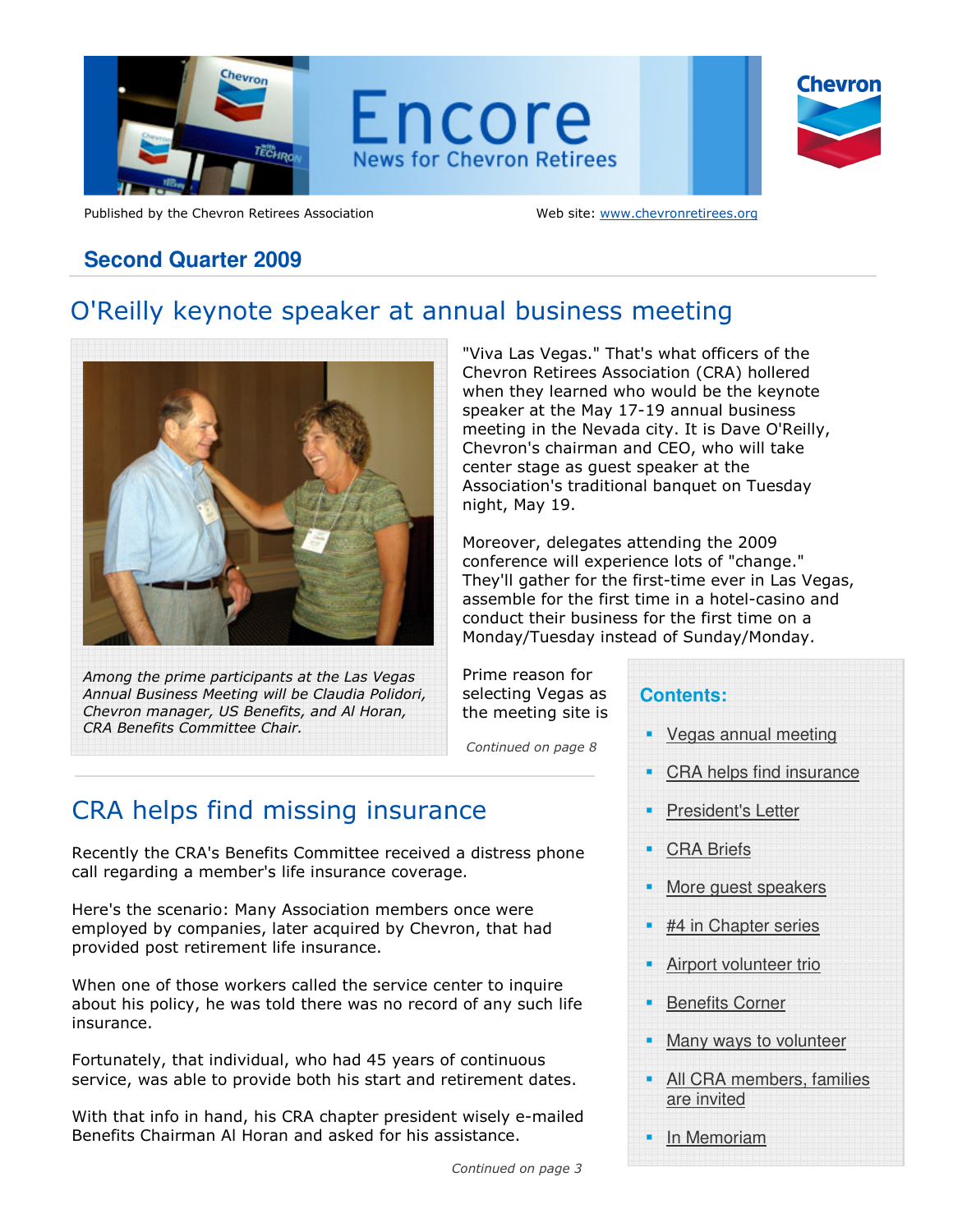## We are looking forward to a very productive Annual MeetingPresident's Letter

While the last few months have been hectic they also have been quite productive. For example, we are busily preparing for what we feel will be an exceptional mid-May CRA Annual Meeting in Las Vegas.

In the past we have shied away from Las Vegas as a venue because we were concerned how it might appear - what with that destination's party-like reputation. However, during this economic downturn, the Annual Meeting's Host Committee outdid itself by proposing and then arranging a business meeting that is going to be much less expensive than any we have ever had (per capita). So I want to thank everyone involved with the Host Committee for all their dedication, contributions and hard work.

Another reason we feel that our Las Vegas meeting will be special is we have received the great news that Dave O'Reilly, Chevron's Chairman and CEO, has arranged his schedule so he can join us. As our guest speaker, he will bring us up-to-date on relevant Company activities, accomplishments and future plans.

I am enthused, too, because the Dental Plan for dues-paying CRA members has become a most successful reality. I therefore want to thank every Chapter President and Officer for their important assistance in both communicating the plan and in providing the administrative support necessary in the enrollment process.

Very special kudos go to Al Horan and the members of his Benefits Committee for their incredible efforts and their many hours spent on making the Dental project come true. I expect to see many 'brighter, broader smiles' when I attend CRA functions in the future.

In my travels during the last few months I have had the distinct privilege of attending a number of Chapter luncheons and Area Annual Meetings. Once again, they have reminded me what our Association is all about. The CRA gives (1) retirees an opportunity to continue their relationships with those men and women who were their coworkers, (2) frequent chances to meet and make new friends and (3) the occasion to receive valuable assistance when they are experiencing either problems of understanding or taking advantage of their valuable benefits.

It's wonderful to constantly see and feel the rich relationships that are ongoing over the years. Conversely, however, I have noticed that most of the CRA meetings I recently attended don't seem to involve many recent retirees. So please 'reach out' to those retirees you know who are not yet members of our organization and invite them to participate. That is the best way to further strengthen our membership.

In just a couple of months, at our Annual Meeting in Las Vegas, we will be electing a new Association president. So with just a short time remaining, I still have much to accomplish. I am looking forward to writing my next and final President's Letter because it will give me the opportunity to report the accomplishments we have achieved together during the last two years.

Warmest regards, as always,

```
Charlie Rhoads 
2113 Briarglen Drive, Houston, TX 77027; 713-871-0224; crhoads@therhoadsgroup.net
```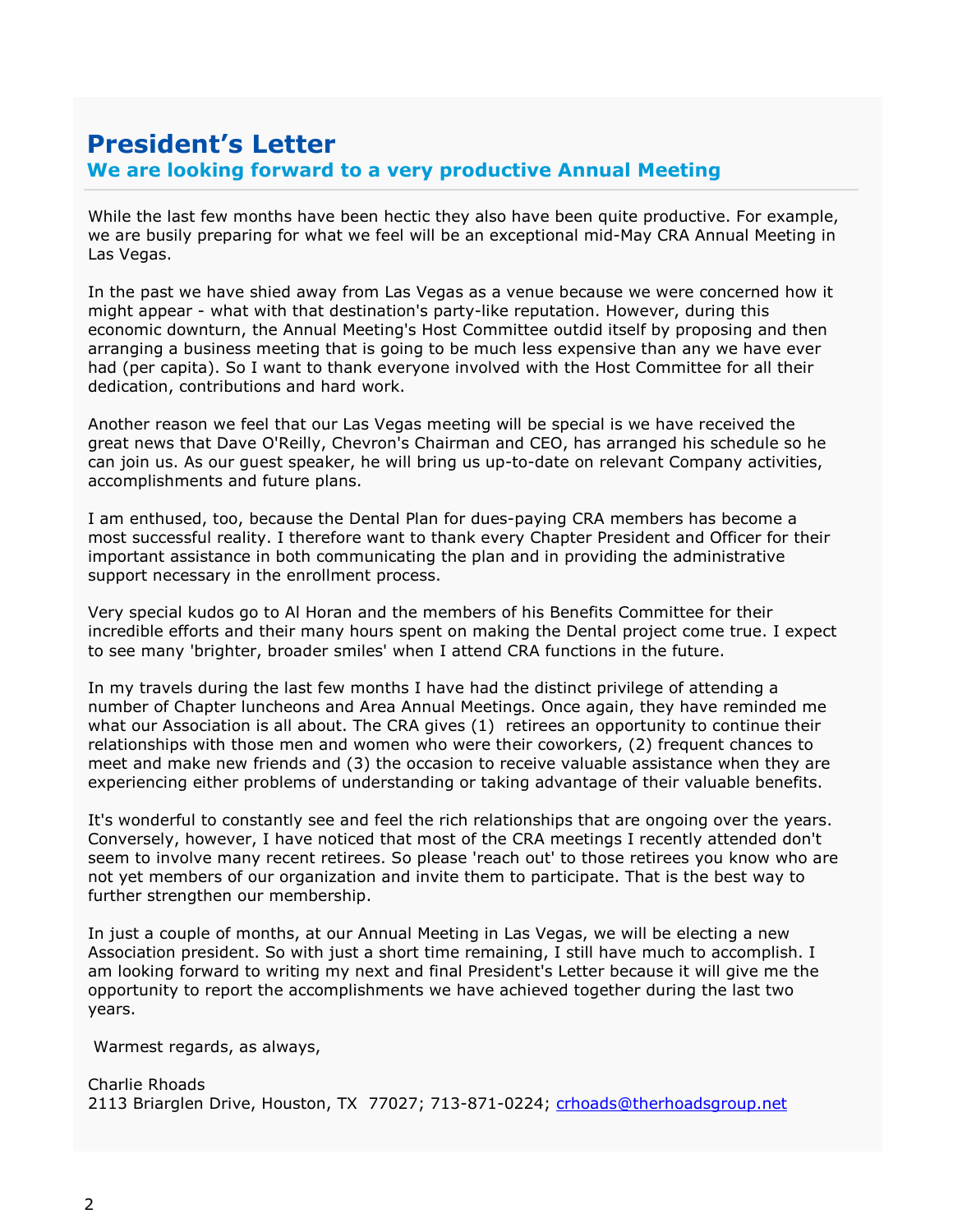## CRA Briefs

At its December luncheon meeting, members of the North Central Texas Chapter brought along an impressive number of "gifts" for Mission Arlington, a faith-based organization located in Arlington. According to President Gary Branson and Secretary/Treasurer Pat Branson, the donations included 35 different kinds of toys, two large boxes of canned goods and 8-10 plastic bags filled with other food items. "We encourage our members to bring canned goods to every meeting," says Gary.

Equally prolific in holiday collections was Puget Sound Chapter. Coordinated by Curt Behnke, chapter treasurer, the retirees attending the Christmas luncheon donated \$262 in cash and 156 pounds of food. Northwest Harvest's thank you note read, "Those we serve benefit from Northwest Harvest's purchasing power. That's four times (\$262) what you or I could buy at the local grocery store. Just 67 cents feeds a family of three a hearty meal."

It was announced at the CRA's Mid-Year meeting that the Association lost two chapters last year. The Intermountain's Casper Chapter shut down for "lack of membership" and Midwest's Skelly-Getty-Texas closed for "lack of interest.". . . For 2009 the CRA has 14 new chapter presidents.

The Unaffiliated Chapter's website has proven very effective. Bill Mather, the Unaffiliated Members area vice president, reports, "One third of our members are receiving the newsletter and Encore electronically via the website. This has significantly reduced our printing and mailing costs." Unaffiliated has 1,500 paid members, including 30 new members as a result of the Dental Plan.

The Budget and Finance Committee chaired by Tom Boaz is projecting an increase of approximately 1,000 new paid CRA members for the fiscal year ending June 30 due to implementation of the Met Life Dental Plan.

#### More guest speakers

Here's a brief roundup of guest speakers at recent chapter get-togethers.

Metropolitan Houston: William Thurmond, president/founder of Emerging Markets Online, a global energy and biofuels intelligence firm, discussed "Global Biodiesel Markets, Outlook and Opportunities." Another recent speaker was Scott Hill Bumgardner, a folksy storyteller and cowboy poet.

**Permian Basin:** "Winds of Change" was the topic of A. Katherine Lusk at a chapter quarterly meeting. A representative of AKL Wind Energy, she presented a program on Wind Power.

**Greater New Orleans Chapter: "Senior Safety** and Prevention of ID Theft" was the theme of

Sheriff Sergeant Quentin Boudreux's talk. Attendees received copies of a booklet titled, "How Senior Citizens Can Prevent Crime."

San Francisco Chapter: Kurt Nystrom, CFO/COO of the San Francisco Museum and Historical Society, gave an overview of the \$95 million renovation and re-imaging of the city's landmark Mint Project. A subsequent speaker was Helen Clark, manager, Corporate Marketing for Chevron. Her responsibility includes corporate advertising, web, brand and identity management.

Mile Hi: The theme of Lon Stuebinger, a chapter member, was "Bringing Safe Water, Sanitation and Hygiene (WASH) to Developing Countries."

#### CRA helps find missing insurance Continued from page 1

Horan contacted his sources at Chevron Human Resources in San Ramon on a Tuesday, requesting that the status of the individual's life insurance "be looked into." Within only two days, the man received the good news with a confirmation letter to follow. The CRA had been successful in helping secure his life insurance.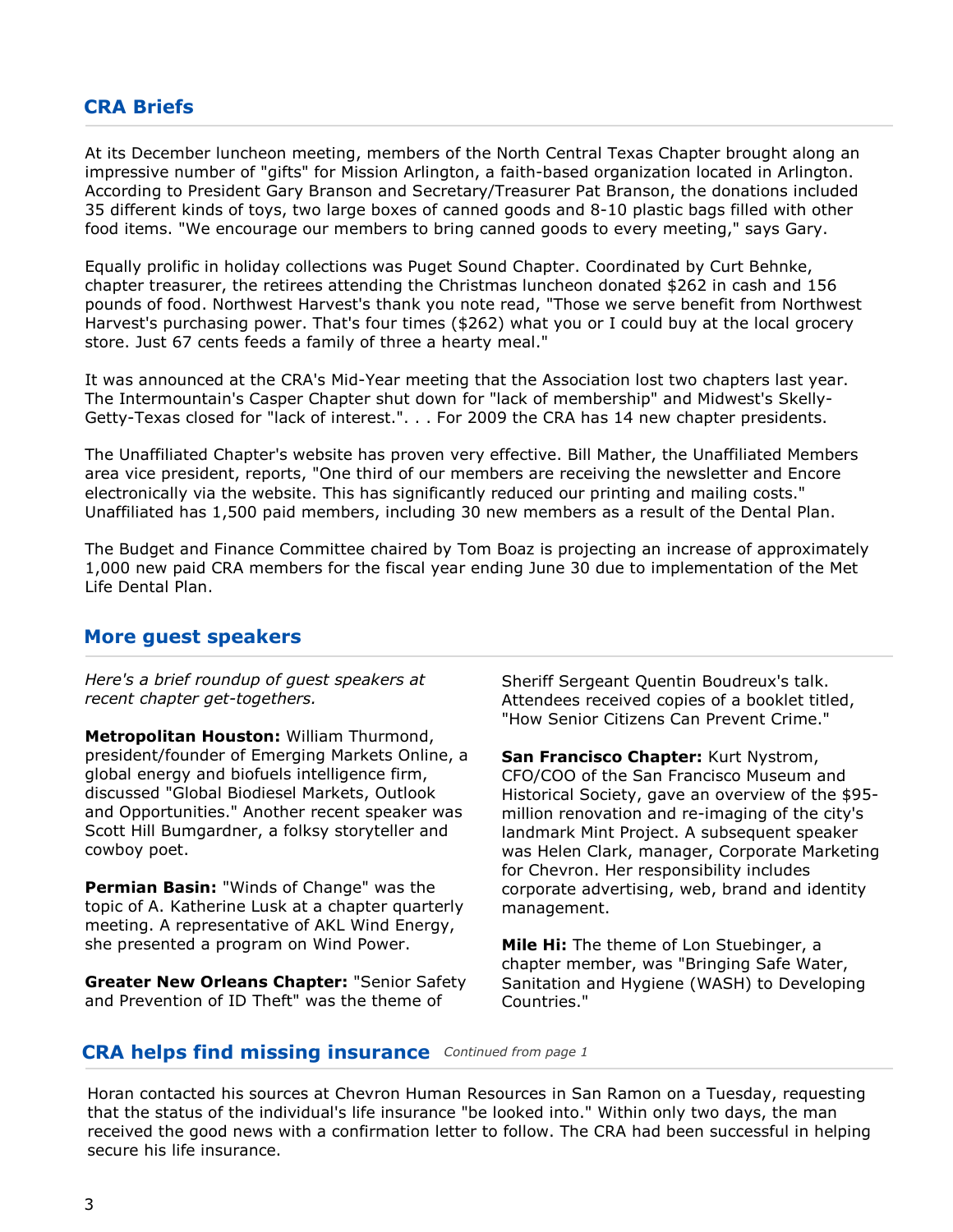#### Contra Costa: notable for size, scholarships, speakers, newsletter (Fourth in a series on CRA Chapters)

The Contra Costa Chapter, whose base is in the San Francisco Bay Area, has one of the two largest paid memberships in the CRA with 850 retirees and surviving spouses. And Contra Costa President Orvis Larsen is hopeful that total will increase.

The size of its membership, however, is just a small part of the chapter's story.

An impressive element of Contra Costa's annual activities is its Scholarship Program for the children and/or grandchildren of dues-paying members. The sum of each scholarship - four are given annually is \$1,250. Scholarship America, a national nonprofit educational support organization, selects the recipients and distributes the awards.

Among the criteria for eligibility is that students be 25 and under and be enrolled, or plan to be enrolled, in the coming school year in a fulltime undergraduate course of study at an accredited two or four-year college or university. Any undergraduate school is fine. This year's applications must be submitted to Scholarship America by May 1.

"Financial support for our Scholarship Program comes from special contributions made by about half our members. And once the recipient is chosen, he or she usually joins us at a chapter luncheon," says Larsen.

Another big plus for the chapter is the caliber of its luncheon speakers. A majority are Chevron executives. In February the speaker was Rhonda Zygocki, Chevron vice president for Policy, Government and Public Affairs.

"We are very fortunate," says Larsen, "to be situated just a few miles from the Company headquarters in San Ramon. By planning our luncheon programs three months in advance, we are able to schedule Chevron speakers in many different disciplines ranging from Exploration & Production to Finance.

"Our luncheon meeting attendance varies from 80 to 100 guests. Each time we have a Chevron speaker the attendance is at the high end, which often includes some members from the nearby East Bay Chapter."

Contra Costa luncheon meetings usually include open discussions of subjects like the new CRA Dental Plan, the scholarship program and such events as the upcoming April 26-27 motorcoach trip to a hotelcasino in Sparks, Nevada. Some Contra Costa members are joining this overnighter that's being organized by the East Bay Chapter.

Yet another exceptional Contra Costa component is its quarterly newsletter. A particular highlight is its "Member's Notes" column. Many chapter newsletters have a somewhat similar column. What makes Contra Costa's different are two factors. One is length. It runs two to three pages.

The other distinction is content. While "Member's Notes" contain some mentions of vacation trips and other personal items, the column takes an extra step that makes it more interesting. It also focuses and provides details about the extensive community volunteer efforts of its members.

Contra Costa recently hired an outside contractor to provide production services for the newsletter. However, Chevron coordinates the newsletter's actual mailing.

Another plus is the chapter's success in recruiting volunteers to serve as officers or committee members. For example, board members total 12, which include a president, three vice presidents, secretary, assistant secretary and treasurer. Yet other members serve on membership, compassion, nomination, scholarship, website and newsletter committees.

Larsen, in his first term as president, retired from Chevron in 2000 as COPI's general manager for Commercial Services. That culminated a nearly 40-year career.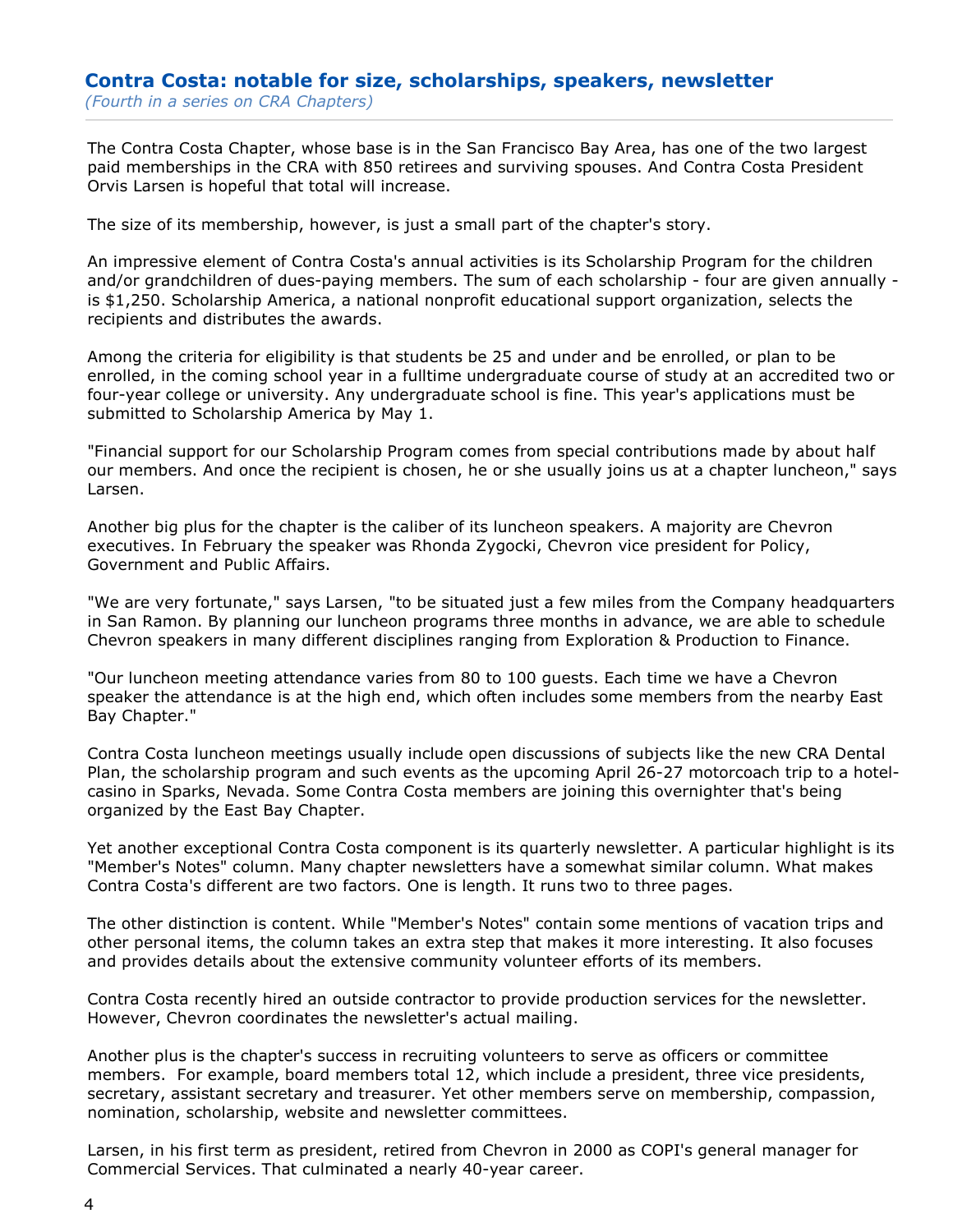## Aiding others as airport volunteers

A trio of El Segundo Refinery retirees, who are South Bay Chapter members, each recently received a \$1,000 matching grant from the Chevron Humankind Program for their volunteer hours. The grants were passed on to the USO (2) and Travelers Aide (1) organizations at Los Angeles International Airport (LAX).

Both Bruce Peterson and Dave McCallum actively provide varied assistance each week to military travelers - Army, Air Force, Navy and Marines -- who stop in at the Bob Hope USO complex located on the arrival level across from terminals 1 and 2. Three thousand members of the military traveling to and from foreign and U.S. military bases utilized that facility last year.

The USO site never closes. In addition to offering free meals, the facility has a TV room with 20 seats plus mats, couches and decliners for those needing to grab some quick shuteye. Volunteers also can arrange overnight accommodations or help with domestic and international travel plans.

Peterson, a U.S. Air Force veteran, works a four-hour morning shift once a week. "We get lots of troops on the go from Camp Pendleton in Southern California and from Hawaii. We meet these guys, listen to their stories and help in any way we can."

A past South Bay Chapter president, Peterson worked 32 years at the refinery, retiring in 1992 as a Maintenance supervisor.



South Bay Chapter members Dave McCallum, left, and Bruce Peterson are active volunteers in the Bob Hope USO complex at Los Angeles International Airport.

McCallum, a former Marine sergeant, works a five-hour morning shift. His Chevron experience at El Segundo as a supervisor in Human Resources comes in handy.

Seeking his help recently was an Army sergeant enroute on re-assignment to Japan with wife and daughter. "He had a huge problem," McCallum recalls. "The sergeant had his passport but didn't realize he needed one for his wife and child. I rushed them to the nearby U.S. Passport Office in Westwood. It took the whole day but they got their passports."

Concluding a 33-year Company career, McCallum also retired in 1992.

Then there's Bob Rutledge who retired in 1983 as a refinery project engineer after 30 years. Since 1984 he's worked four hours a week for the Traveler's Aide Society at LAX.

He says, "I have accumulated approximately 5,000 volunteer hours. I work 7-11 a.m. every Wednesday in Terminal 3 at one of our counters located in the airport's eight terminals. There are about 250 LAX Traveler's Aide volunteers who help people who primarily have flight, airport and off-site lodging questions.

Here are two of Rutledge's unusual experiences:

"A Chinese traveler who spoke no English slammed a piece of paper on my counter. The only notations were a flight number, departure time and Charlotte, N.C., his apparent destination. The obvious task was to find his departure airline. It required some effort but we did it."

"A woman who had just flown in from Hawaii said she urgently needed to find a refrigerator. It seems she was carrying a bag of fresh fish and her connecting evening flight to the East Coast had been canceled. We quickly found her lodging - with a refrigerator."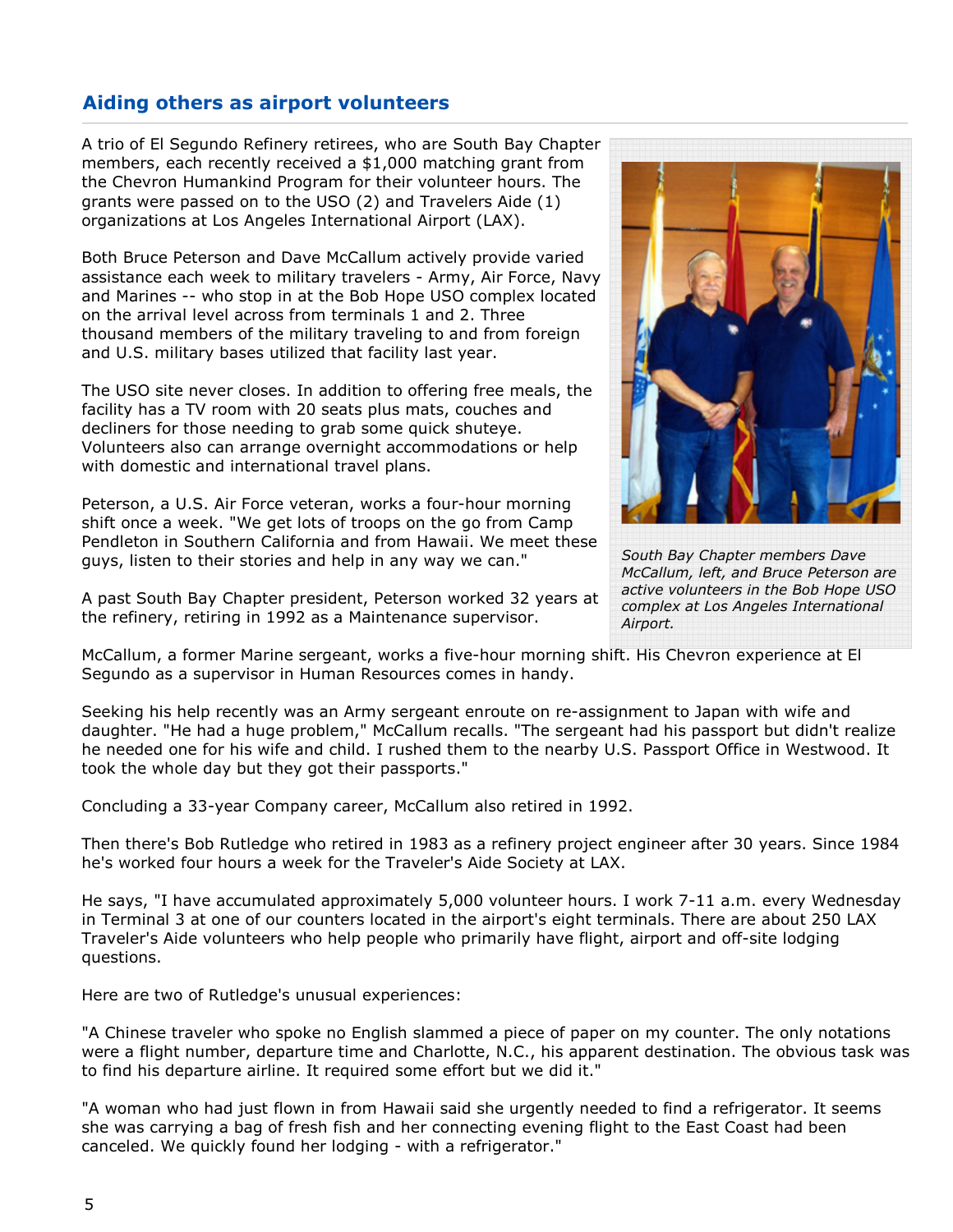## Benefits Corner by Al Horan, CRA Benefits Committee Chair

I am happy to report that CRA's Dental Program is going well. However, a major undertaking like this program is not without hiccups. Because of early issues, MetLife agreed to extend the enrollment deadline to March 31.

At the time this column was written it was too early to determine the number of eligible CRA members who elected dental coverage. In total, approximately 11,000 enrollment kits were mailed to duespaying CRA members by MetLife. The mailing went to qualified individuals, including Chevron legacy retirees who qualify for dental coverage through Chevron.

In the case of Chevron retirees, CRA's program was offered as an alternative. CRA's Dental Program is not replacing Chevron's Dental Plan. The main intent of the CRA program is to offer dental coverage to non-Chevron legacy retirees who retired from Texaco, Gulf, Caltex, Unocal, etc. Stay tuned because we should be able to share more information about CRA's program in our next Benefits Corner.

Now, turning to a very weighty concern to us all. When this column was written, the Dow Jones fell below 7,000, unemployment was increasing and the bailout of financial institutions continued. I feel it's safe to say that given the state of our economy we all are concerned about our financial futures. This includes both individuals living on fixed incomes and those living off their savings - and also involves individuals who received pension lump sums.

Regardless of the sources of our incomes, it behooves each of us to review and consider minimizing our expenses. Further, we should consider deferring any large purchases. Finally, it would be prudent to work closely with our financial/investment advisers.

Regarding retirees who receive fixed pensions from Chevron: We recently visited with Chevron and again raised the dire need for pension supplementation increases. While we've been able to demonstrate clearly to Chevron the need for increases and their willingness to consider our supporting data, I'm concerned the current economic climate may be overshadowing our request. Be assured, however, we will continue to recognize your need for increases and are continuing to discuss this need with the Company.

In other discussions with Chevron it was brought to our attention that only about 45-50 percent of retirees, who are covered by Chevron's non-HMO medical plans, are taking advantage of the Mail Order feature to fill their prescription medications. We understand 45-50 percent usage is low. You may be unaware of the convenience and cost savings by obtaining your prescription medications by mail from Medco.

I have been using Medco's Mail Order service for years. To help CRA members better understand the advantages of using the Mail Order feature, Bill Dodge, a Benefits Committee member, has prepared a write-up which he can share with you as well as answer your questions. His contact information appears below. You may also contact Medco by phoning 1-800-935-6215, if you are covered by Medicare, or 1-800-987-8368 if not covered by Medco. You also can visit Medco's website at http://www.medco.com.

Lastly, I am pleased that, from my perspective and to Chevron's credit, the quality of the claims payment service for Chevron's Medical Plans seems to have improved. I'm receiving fewer requests for assistance. And, where assistance is requested, the claim issue is not routine.

In handling these unusual situations I have nothing but praise for Chevron by getting involved and bringing these claims to speedy resolutions. While claims appear to be running smoothly, I have recently been involved in a few situations where non-Chevron legacy retirees or their survivors have experienced problems in establishing their legacy benefit or an earlier commitment to provide a benefit.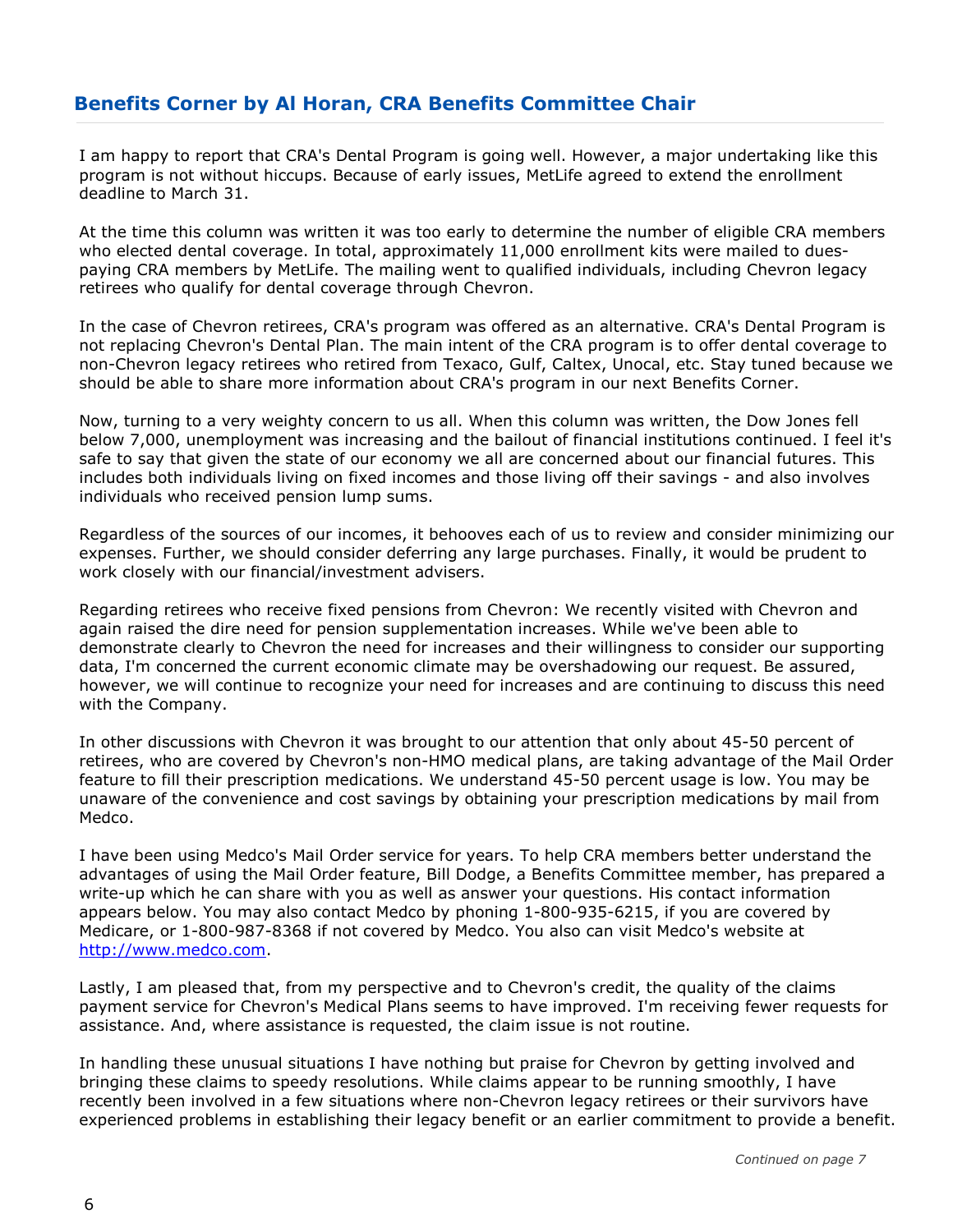### There are many ways to volunteer

Jud Goodrich, Jay Estle and Bill Hubka have discovered there are many productive ways to volunteer time and effort.

Goodrich, a research chemist 34 years at Chevron Research in Richmond, Calif., retired in 1985. He holds about 25 patents. He says, "One of the crowning achievements was developing the high performing grease used on the Moon lander."

A member of CRA's Wine Country Chapter, he inititated a volunteer piano program 20 years ago in the House of Happy Walls Museum at Jack London State Historic Park in Sonoma County. Initially, he played background music on the elegant 1901 Steinway grand piano owned by Charmian London, the author's widow. The museum program now has 25 active volunteer pianists.

That includes Goodrich. He also played French Horn 10 years with the Marin Symphony and has performed in a number of bands.

Estle, a Texaco employee 35 years, was working in Houston's Credit and Finance Department when he retired in 1985.

Today, as a resident of Ballard, Wash., he volunteers at two senior centers. At Greenwood he and wife, Thelma, assist in a major rummage sale held twice a year by cleaning, sorting and pricing kitchen appliances, small furniture, lamps, dishes and bicycles. He received a \$1,000 Chevron matching gift for the center.

At Northshore Senior Center in Bothell he manages the donating, collecting, sorting, identifying and sale of commemorative and definitive stamps for a local stamp club. He says, "Most people involved in this program are retired collectors." Estle has an extensive collection of foreign and U.S. stamps.

Another stamp program is the prime activity of Bill Hubka, who retired in 1981 as a Construction engineer in Seattle culminating a 31-year Texaco career.

An amateur collector 70 years, he has conducted educational workshops and seminars for Boy Scouts, other youth groups and teachers. Now his focus is on identifying the value of donated stamp collections. He says, "Once in awhile, in sorting through many boxes, I find a real acorn like Japan souvenir sheets worth \$800 each and a British Commonwealth stamp valued at \$600. All money from this work supports the youth program."

Hubka also received a \$1,000 Chevron grant. Both he and Estle are members of the Chevron/Texaco Puget Sound Chapter.

### **Benefits Corner** Continued from page 6

However, again to Chevron's credit, they stepped in and helped resolve these problems. Although these situations can be upsetting we should try to remember that Chevron's benefit plans are complex and the non-Chevron benefit plans also are generally complex.

To try to avoid future problems, it is suggested you find and keep your original retirement letter and any supporting documents in a safe place. It probably also makes sense to contact Chevron's HR Service Center to review your elections and beneficiary designations.

The Service Center "contact information" is: 1-888-TALK2HR (1-888-825-5247) or their website at http://www.benefitsweb.com/Chevron.html.

If you have questions, feel free to contact any of the following Benefits Committee members:

- Al Horan, Caltex: E-Mail: mawhoran@verizon.net, Phone: 972-964-1787
- Virginia Benfield, Texaco: E-Mail: vbenfield@comcast.net, Phone: 281-558-3807
- Linda Bulla, Texaco: E-Mail: jo2nlin3a@earthlink.net, Phone: 615-832-1046
- Bill Dodge, Chevron/Gulf: E-Mail: wndodge@sbcglobal.net, Phone: 832-934-0680
- Herb Farrington, Unocal: E-Mail: mailto:herbf76@msn.com, Phone: 714-904-5825
- Richard Watkins, Unocal: E-Mail: wrwatkins@embarqmail.com, Phone: 903-451-3266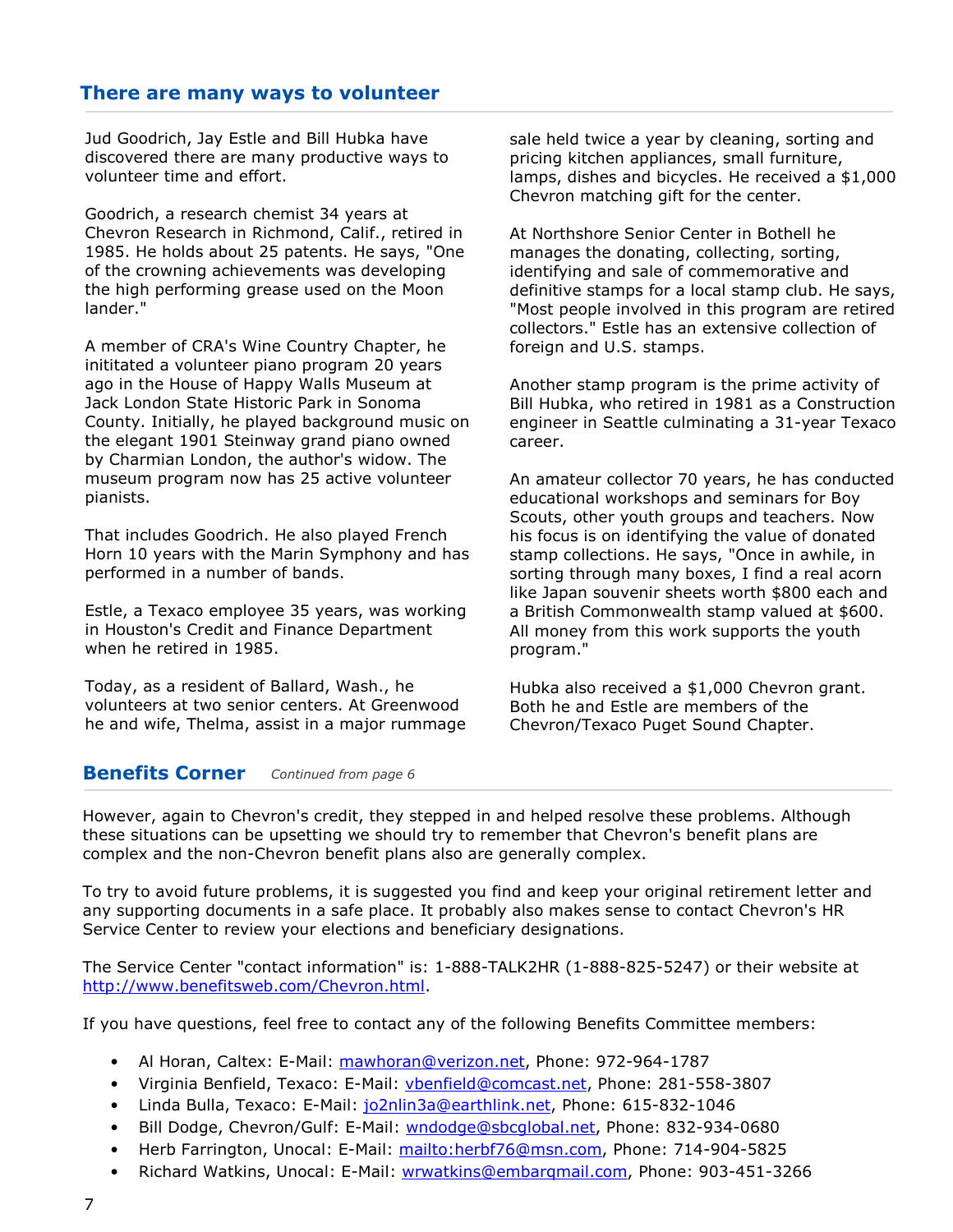the bargain midweek group room rate of \$70 per night at the Gold Coast Hotel & Casino. The 710-room, 10-story property is located at 4000 West Flamingo Road about a half-mile from the famous "Las Vegas Strip."

Chairman of the Annual Meeting is Robin Backstrom, who also is the CRA's Intermountain Area vice president based in Parker, Colo. He says, "Each delegate will be staying in a newly redecorated premium room. That group rate also is available for five nights from May 17-21."

An estimated 100 CRA delegates hailing from coast-to-coast in the continental USA, Hawaii, Alaska and two western Canadian provinces will take an active part in the two-day working conference. Embodied in that group are the Association's president, secretary, treasurer; 12 area vice presidents; officers representing most of the CRA's 99 chapters; the chairs of seven standing committees; and past Association presidents.

Among activities on the first business morning will be a report by Treasurer Merle Hufford on the state of the CRA's finances. As a reminder, paid membership for 2008 was 15,038, a 1,740 increase over 2007. Following Merle's presentation, delegates will listen to, discuss and possibly vote on reports given by the committee chairs. During the remainder of the Monday meeting, there will be the usual open discussion on a long list of subjects important to all retirees.

Among expected topics to be deliberated are:

how to encourage more qualified members to take chapter and Association leadership positions,

- the vital need to obtain a pension supplement,
- keeping expenses down and streamlining or shortening future annual meetings,
- dealing with increasing benefits costs,
- continuing efforts to increase "paid" membership from all legacy companies,
- communicating to those members without computer access,
- and the value of workshops.

At the Tuesday morning session, Chevron executives from Company headquarters in San Ramon, Calif., will update delegates on trends and programs in Retiree Benefits and Public Affairs. As always, they also will stand and respond to meaningful questions from members. The second day's open business session will reach its apex with the election of a new president to serve for 2009-10.

The annual business meeting will conclude Tuesday evening with its traditional banquet. Following dinner and O'Reilly's presentation, CRA President Charlie Rhoads will announce the recipients of the 11th Annual Company-sponsored Chevron Public Service Awards.

Providing prime assistance to Backstrom in Las Vegas will be Jeanette NewVille, Host Committee Chair. She's also president of Denver's Mile Hi Chevron Texaco chapter. Playing a vital supporting role, too, will be volunteer members of the Southern Nevada and Valley of the Sun (Phoenix) chapters.

#### All CRA members, families are invited

"All CRA members are welcome to come to Las Vegas and attend the Association's annual meeting on a space available basis at the Gold Coast Hotel & Casino," says Robin Backstrom, the meeting's chairman. The invite extends to the Chevron, Texaco, Gulf and Unocal retirees' family and/or friends for the identical room rate of \$70 per night. Among amenities at the Gold Coast Hotel are 70 bowling lanes on the second floor, an outdoor swimming pool and live bands for dancing every Friday, Saturday and Sunday night.

The CRA has scheduled a May 20 golf outing at Las Vegas National Golf Club. Other scheduled activities: May 18 Las Vegas City Tour and May 19 afternoon Hoover Dam Tour.

For further details about the annual meeting, contact Robin Backstrom at 303-741-9747. Golf outing contact is John Ranslem at 408-595-5832 or jranslem@cox.net.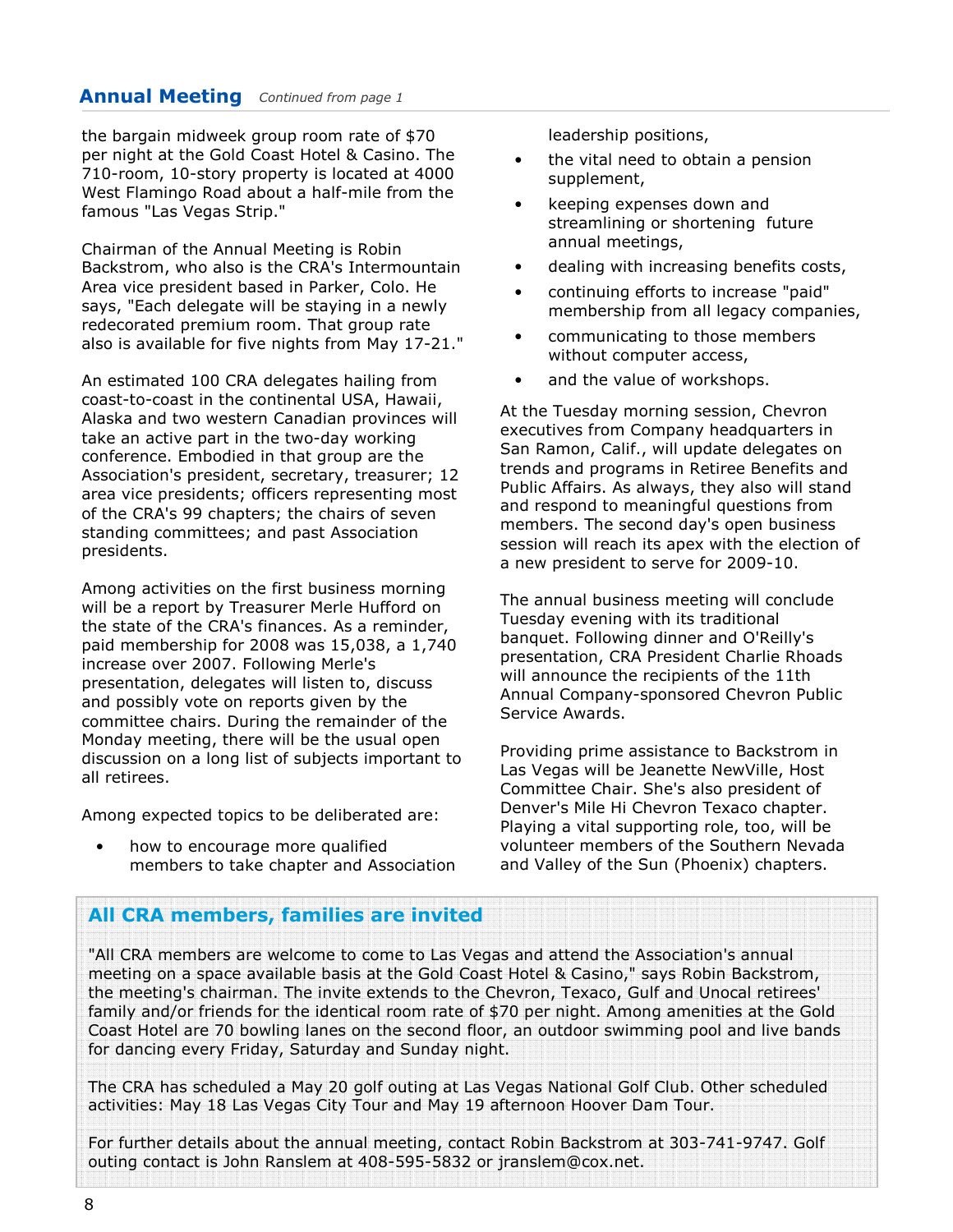## Encore In Memoriam: October 2008 – December 2008

As reported by Chevron during this period

Benson, Eleanor, Caltex, Ret. 1981 Hudson, Richard A., Caltex, Ret. 1998 Mclauchlin, Anita Winifred, Caltex, Ret. 1982

Smith, Thomas Francis, Caltex, Ret. 1982 Woolard, Rosemary L., Caltex, Ret. 1998

Albon, Claudio P., Chevron, Ret. 1984 Andersen, Morris L., Chevron, Ret. 1977 Anderson, Randolph E., Chevron, Ret. 1979 Anderson, Wallis A., Chevron, Ret. 1973 Angel, R. D., Chevron, Ret. 2004 Araujo, Fernandes R., Chevron, Ret. 1986 Azinger, Herman W., Chevron, Ret. 1986

Bacque, John A., Chevron, Ret. 1985 Baiandin, Vladimir, Chevron, Ret. 1999 Bailey, G. C., Chevron, Ret. 1985 Barrois, Clyde J., Chevron, Ret. 1992 Bartlett, Virbol B., Chevron, Ret. 1983 Beeler, D. S., Chevron, Ret. 1986 Bergeron, James L., Chevron, Ret. 1992 Bergstrom, Glenn H., Chevron, Ret. 1986 Beschorner, Paul R., Chevron, Ret. 2008 Bither Jr., Robert V., Chevron, Ret. 1986 Bonnell, William F., Chevron, Ret. 1986 Boswell Jr., Charles M., Chevron, Ret. 1995

Breitkreutz, Albert C., Chevron, Ret. 1983 Brennan, R. L., Chevron, Ret. 1980 Brooks, William B., Chevron, Ret. 1992 Bryan, Donald E., Chevron, Ret. 1984 Bullock, Don, Chevron, Ret. 1988 Burch, Thomas R., Chevron, Ret. 1980 Burgess, Frank G., Chevron, Ret. 1997 Buschman, Amanda C., Chevron, Ret. 1985

Campbell, R. M., Chevron, Ret. 1983 Carlson, Warren E., Chevron, Ret. 1986 Carr, Albert M., Chevron, Ret. 1983 Clark, Dudley H., Chevron, Ret. 1977 Clements, James H., Chevron, Ret. 1998 Costales, F. M., Chevron, Ret. 1986 Cowart, Jimmie J., Chevron, Ret. 1982 Cox, James L., Chevron, Ret. 1985 Cox, James T., Chevron, Ret. 1989 Crawford, James G., Chevron, Ret. 1977 Currey, J. M., Chevron, Ret. 1988 Dahmen, George A., Chevron, Ret. 1983 Davis, Milton D., Chevron, Ret. 1998 Dearborn, H. A., Chevron, Ret. 1981 Deucznewski, Henry M., Chevron, Ret. 1985 Diercksen, Leonard L., Chevron, Ret. 1985 Dobbs, Archel N., Chevron, Ret. 1971 Eason, William H., Chevron, Ret. 1972 Ehritt, Donald F., Chevron, Ret. 1977 Engelhart, Robert J., Chevron, Ret. 1985 Fagnant, John Antoine, Chevron, Ret.

1989 Feldman, Richard B., Chevron, Ret. 1986 Felix, Betty H., Chevron, Ret. 1964 Fellman, Lola M., Chevron, Ret. 1971 Ferrell, G. R., Chevron, Ret. 1982 Fisher, Fred C., Chevron, Ret. 1991

Fleetwood III, William E., Chevron, Ret. 1996

Forsythe, William R., Chevron, Ret. 1976 Fritzler, Inez M., Chevron, Ret. 1978 Gamet, David, Chevron, Ret. 1972 Garcia, Bernice C., Chevron, Ret. 1976 Geisler Jr., R., Chevron, Ret. 1986 Gouveia Jr., T., Chevron, Ret. 1981 Greer, Juanita M., Chevron, Ret. 1986 Grennor, Merrill D., Chevron, Ret. 1986 Guider, Joseph A., Chevron, Ret. 1984 Hamerin, Robert E., Chevron, Ret. 1980 Hansen, Erling, Chevron, Ret. 1977 Hanson, Robert E., Chevron, Ret. 1983 Hanson Jr., W. E., Chevron, Ret. 1986 Harris, Floyd L., Chevron, Ret. 1975 Haszard, A. L., Chevron, Ret. 1981 Henley, Edwin R., Chevron, Ret. 1986 Hike, R. C., Chevron, Ret. 1985 Hill, Warren B., Chevron, Ret. 1981 Homlotis Sr., John E., Chevron, Ret. 1985

Huggins Jr., C. G., Chevron, Ret. 2008 Jobes, Bernice W., Chevron, Ret. 1978 Johnson, Richard H., Chevron, Ret. 1979 Kahalewai III, Samuel H., Chevron, Ret. 1992

Keller Jr., George M., Chevron, Ret. 1989 Kirkpatrick, L.L., Chevron, Ret. 1986 Kuehner, John W., Chevron, Ret. 1985 Laborie, Edgar E., Chevron, Ret. 1985 Lattanzi, Charles P., Chevron, Ret. 1989 Livermore, L. G., Chevron, Ret. 1980 Malone, Marcella L., Chevron, Ret. 1994 Mayne, R. G., Chevron, Ret. 1983 Meehan, Timothy P., Chevron, Ret. 2006 Mendell, C. E., Chevron, Ret. 1979 Merlan, Antero, Chevron, Ret. 1985 Miller Jr., J. D., Chevron, Ret. 1997 Monroe, Arnold L., Chevron, Ret. 1986 Moore, Boardman W., Chevron, Ret. 1983

Mosher, Leland O., Chevron, Ret. 1974 Murphy Jr., Robert E., Chevron, Ret. 1989

Myracle, Glenn T., Chevron, Ret. 1986 Nelson, Raymond N., Chevron, Ret. 1975 Newsome, Jack C., Chevron, Ret. 1993 Noaker, Leslie J., Chevron, Ret. 1986 Oboyle, James J., Chevron, Ret. 1994 Odonnell, Robert J., Chevron, Ret. 1985 Offermann, Paul F., Chevron, Ret. 1983 Oswald, Hoyt R., Chevron, Ret. 1977 Paisley, G. R., Chevron, Ret. 1992 Parker, Mary H., Chevron, Ret. 1974 Parmley, V. A., Chevron, Ret. 1985 Parrott, J. A., Chevron, Ret. 1989 Pleich, Frank M., Chevron, Ret. 1978 Popeney, Richard E., Chevron, Ret. 1989 Powers, Donald J., Chevron, Ret. 1976 Prescott, R. A., Chevron, Ret. 1989 Rebovich, George, Chevron, Ret. 1982 Redd, Charles, Chevron, Ret. 1996 Rice, John T., Chevron, Ret. 1981 Rixman, T. A., Chevron, Ret. 1982

Robins, Boyd E., Chevron, Ret. 1984 Robinson, Richard M., Chevron, Ret. 1998

Rodriguez, Mario, Chevron, Ret. 1975 Rosier, Burnett C., Chevron, Ret. 1989 Rowland Jr., James E., Chevron, Ret. 1974

Roxas, G. M., Chevron, Ret. 1990 Salmeron Jr., Fidel R., Chevron, Ret. 2003

Sato, H., Chevron, Ret. 1986 Saunderson, W. E., Chevron, Ret. 1990 Scheer, Mabel E., Chevron, Ret. 1986 Schneller Jr., W. F., Chevron, Ret. 1983 Scott, Glenn F., Chevron, Ret. 1983 Shaddock, John E., Chevron, Ret. 1973 Shanks, Robert K., Chevron, Ret. 1984 Sills, David G., Chevron, Ret. 1984 Skov, Mogens, Chevron, Ret. 1997 Smith, Frank O., Chevron, Ret. 1978 Smith, James N., Chevron, Ret. 1984 Smith Jr., Frank A., Chevron, Ret. 1981 Southwick, Leslie N., Chevron, Ret. 1974 Steckhahn, Frank L., Chevron, Ret. 1984 Steele, Austin J., Chevron, Ret. 1986 Stevens, J. B., Chevron, Ret. 1992 Stieger, Bert K., Chevron, Ret. 1983 Stokes, Robert A., Chevron, Ret. 1997 Stoner Jr., John, Chevron, Ret. 1980 Storm, Lois, Chevron, Ret. 1972 Sullivan, James B., Chevron, Ret. 1978 Tausch, Curtis C., Chevron, Ret. 1973 Taylor, Maynard L., Chevron, Ret. 1992 Tetard, Jack R., Chevron, Ret. 1982 Thomas, Donald L., Chevron, Ret. 1980 Thompson Jr., Elmer J., Chevron, Ret. 1985

Thornton, Charles W., Chevron, Ret. 1977

Trepagnier, Olga F., Chevron, Ret. 1984 Truman, Esther J., Chevron, Ret. 1986 Tusson Jr., Richard R., Chevron, Ret. 1985

Villegas, Ernest J., Chevron, Ret. 1980 Vincent, S. J., Chevron, Ret. 1982 Vonholt, Dolores A., Chevron, Ret. 1991 Walden, M. Lee, Chevron, Ret. 1989 Walker, Gerald M., Chevron, Ret. 1999 Warburton, Vearl W., Chevron, Ret. 1989 West, Josephine D., Chevron, Ret. 1991 Westfall, Patricia A., Chevron, Ret. 2004 Williamson, Darol V., Chevron, Ret. 1978 Woerner, Charles M., Chevron, Ret. 1982 Wollard, Richard D., Chevron, Ret. 1977 Wood, Aelia C., Chevron, Ret. 1984

Anderson, Gunnar A., Getty, Ret. 1973 Bass, Thomas W., Getty, Ret. 1994 Coleman, John L., Getty, Ret. 1985 Copeland, James Andrew, Getty, Ret. 1992 Dehler, Richard E., Getty, Ret. 1985 Duncan, Duane T., Getty, Ret. 1983

Esicks, Kenneth L., Getty, Ret. 1991 Ferrelli, Ernest D., Getty, Ret. 1978

Foehner, Eugene L., Getty, Ret. 1985 Fornas, Gerald E., Getty, Ret. 1984 Gallagher, John R., Getty, Ret. 1993 Hartung, John A., Getty, Ret. 1981 Heilbron, William S., Getty, Ret. 1984 Holdridge, Bennetta D., Getty, Ret. 1990 Kammerman, Joel G., Getty, Ret. 1979 Lance, Carol A., Getty, Ret. 2002 Marple, Claude L., Getty, Ret. 1987 Owen, Josafay, Getty, Ret. 1985 Patton, Bernice O., Getty, Ret. 1980 Phillips, William J., Getty, Ret. 1984 Phillips, Shirley E., Getty, Ret. 1984 Poole, Horace R., Getty, Ret. 1984 Pruitt, Aubrey D., Getty, Ret. 1994 Reynolds, Evadene J., Getty, Ret. 1998 Steele, Margaret M., Getty, Ret. 1980 Stein, Ernest F., Getty, Ret. 1982 Taylor, Charles J., Getty, Ret. 1978 Tower, Bernard A., Getty, Ret. 1984 Varner, Wilbur S., Getty, Ret. 1977 Woods, William W., Getty, Ret. 1998

Adamovic, Charles J., Gulf, Ret. 1986 Apel, George H., Gulf, Ret. 1982 Babb, Lloyd W., Gulf, Ret. 1981 Bansbach, Louis F., Gulf, Ret. 1980 Barnes, Stanley H., Gulf, Ret. 1982 Begien, David H., Gulf, Ret. 1978 Bellendir, Peter J., Gulf, Ret. 1982 Bergeron, Gliese J., Gulf, Ret. 1984 Borland, Mary D., Gulf, Ret. 1982 Boyce, William J., Gulf, Ret. 1971 Brewer, Stanley E., Gulf, Ret. 1997 Brezavar, Arnold J., Gulf, Ret. 1982 Broussard, Noel D., Gulf, Ret. 1979 Brown, James C., Gulf, Ret. 1985 Brueggemann, Glenn E., Gulf, Ret. 1981 Campbell, Dorris F., Gulf, Ret. 1985 Carpenter, Walter T., Gulf, Ret. 1991 Castille, Leroy, Gulf, Ret. 1982 Chachere, Charles B., Gulf, Ret. 1985 Chappelle, Wade O., Gulf, Ret. 1983 Christ, Carl H., Gulf, Ret. 1986 Compton, Smith C., Gulf, Ret. 1984 Conn, Walter J., Gulf, Ret. 1983 Crumbley, James C., Gulf, Ret. 1986 Crunk, Robin L., Gulf, Ret. 1990 Davis, Luther E., Gulf, Ret. 1980 Devillier, Warren E., Gulf, Ret. 1984 Dischler, Alvin J., Gulf, Ret. 1987 Dodd, William J., Gulf, Ret. 1992 Duke, Lemuel B., Gulf, Ret. 1983 Eiserloh, John W., Gulf, Ret. 1976 Fewox, John L., Gulf, Ret. 1983 Fleming, James L., Gulf, Ret. 1986 Fontenot, Gilbert, Gulf, Ret. 1992 Fox, Thurman L., Gulf, Ret. 1984 Frye, Rose T., Gulf, Ret. 1971 Glick, Albert R., Gulf, Ret. 1983 Goodwin, John A., Gulf, Ret. 1986 Gray, Willard C., Gulf, Ret. 2003 Grayson, Billy M., Gulf, Ret. 1992 Green Jr., Horace E., Gulf, Ret. 1982 Haefner, John C., Gulf, Ret. 1987